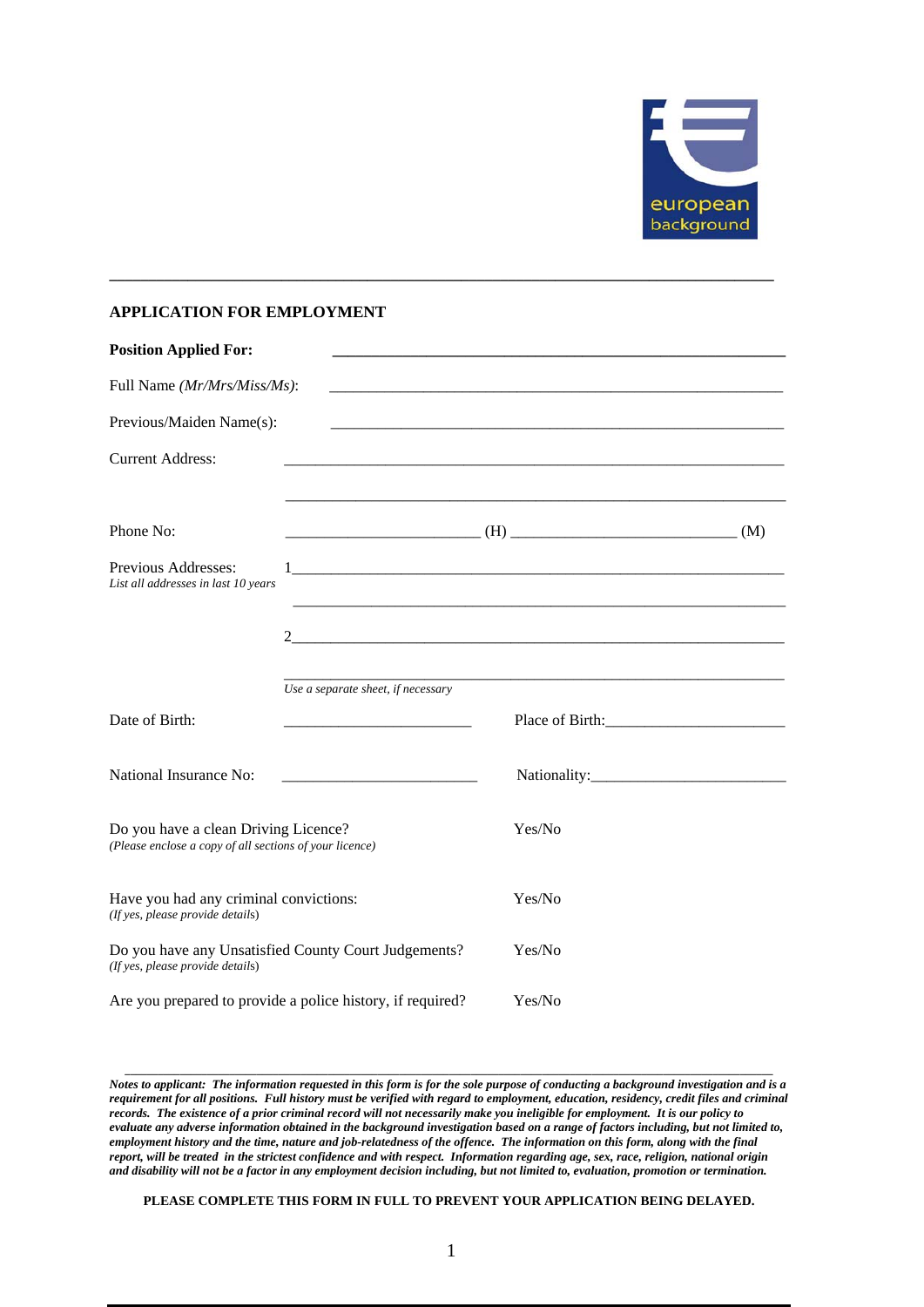## **EMPLOYMENT HISTORY**

*(Please provide details of employment for past 10 years, starting with the most recent. Use a separate sheet if necessary explaining any gaps in employment)*

 $\_$  ,  $\_$  ,  $\_$  ,  $\_$  ,  $\_$  ,  $\_$  ,  $\_$  ,  $\_$  ,  $\_$  ,  $\_$  ,  $\_$  ,  $\_$  ,  $\_$  ,  $\_$  ,  $\_$  ,  $\_$  ,  $\_$  ,  $\_$  ,  $\_$  ,  $\_$  ,  $\_$  ,  $\_$  ,  $\_$  ,  $\_$  ,  $\_$  ,  $\_$  ,  $\_$  ,  $\_$  ,  $\_$  ,  $\_$  ,  $\_$  ,  $\_$  ,  $\_$  ,  $\_$  ,  $\_$  ,  $\_$  ,  $\_$  ,

| <b>Current Employer:</b>                                                                                                                                                                                                                                                                                                                                   | Position Held:                                                                                                                         |  |  |           |                                              |
|------------------------------------------------------------------------------------------------------------------------------------------------------------------------------------------------------------------------------------------------------------------------------------------------------------------------------------------------------------|----------------------------------------------------------------------------------------------------------------------------------------|--|--|-----------|----------------------------------------------|
| If you do not wish<br>contact to be made with<br>your present employer,<br>please type "Do not<br>contact" after company                                                                                                                                                                                                                                   | Company Name:<br>Address:                                                                                                              |  |  |           |                                              |
| name details.                                                                                                                                                                                                                                                                                                                                              | Post Code:                                                                                                                             |  |  |           | Telephone: ______________                    |
|                                                                                                                                                                                                                                                                                                                                                            |                                                                                                                                        |  |  |           |                                              |
|                                                                                                                                                                                                                                                                                                                                                            | Contact:                                                                                                                               |  |  | Position: |                                              |
| Dates Employed:                                                                                                                                                                                                                                                                                                                                            | From:                                                                                                                                  |  |  | To:       |                                              |
| Employee No: ____________ *Full/Part Time (*please delete)<br>(If known)<br>(Please explain on a separate sheet if you wish)                                                                                                                                                                                                                               |                                                                                                                                        |  |  |           |                                              |
| <b>Past Employer:</b>                                                                                                                                                                                                                                                                                                                                      | Position Held:                                                                                                                         |  |  |           |                                              |
|                                                                                                                                                                                                                                                                                                                                                            | Company Name:<br><u> 1989 - Johann Barbara, martxa alemaniar amerikan basar da da a shekara a shekara a shekara a shekara a shekar</u> |  |  |           |                                              |
|                                                                                                                                                                                                                                                                                                                                                            | Address:                                                                                                                               |  |  |           |                                              |
|                                                                                                                                                                                                                                                                                                                                                            | Post Code:                                                                                                                             |  |  |           |                                              |
|                                                                                                                                                                                                                                                                                                                                                            | Contact:                                                                                                                               |  |  | Position: |                                              |
| Dates Employed:                                                                                                                                                                                                                                                                                                                                            | From:                                                                                                                                  |  |  | To:       | the control of the control of the control of |
| (If known)<br>Reason for leaving:                                                                                                                                                                                                                                                                                                                          | Employee No: _____________ *Full/Part Time (*please delete)                                                                            |  |  |           |                                              |
| (Please explain on a separate sheet if you wish)                                                                                                                                                                                                                                                                                                           |                                                                                                                                        |  |  |           |                                              |
| <b>Past Employer:</b>                                                                                                                                                                                                                                                                                                                                      | Position Held:                                                                                                                         |  |  |           |                                              |
|                                                                                                                                                                                                                                                                                                                                                            | Company Name:                                                                                                                          |  |  |           |                                              |
|                                                                                                                                                                                                                                                                                                                                                            | Address:                                                                                                                               |  |  |           |                                              |
|                                                                                                                                                                                                                                                                                                                                                            | Post Code:                                                                                                                             |  |  |           |                                              |
|                                                                                                                                                                                                                                                                                                                                                            | Contact:                                                                                                                               |  |  | Position: |                                              |
| Dates Employed:                                                                                                                                                                                                                                                                                                                                            | From:                                                                                                                                  |  |  | To:       |                                              |
| Employee No: ______________ *Full/Part Time (*please delete) Leaving Salary: _______________________<br>(If known)<br>Reason for leaving: <u>contract and a set of the set of the set of the set of the set of the set of the set of the set of the set of the set of the set of the set of the set of the set of the set of the set of the set of the</u> |                                                                                                                                        |  |  |           |                                              |

(Please explain on a separate sheet if you wish)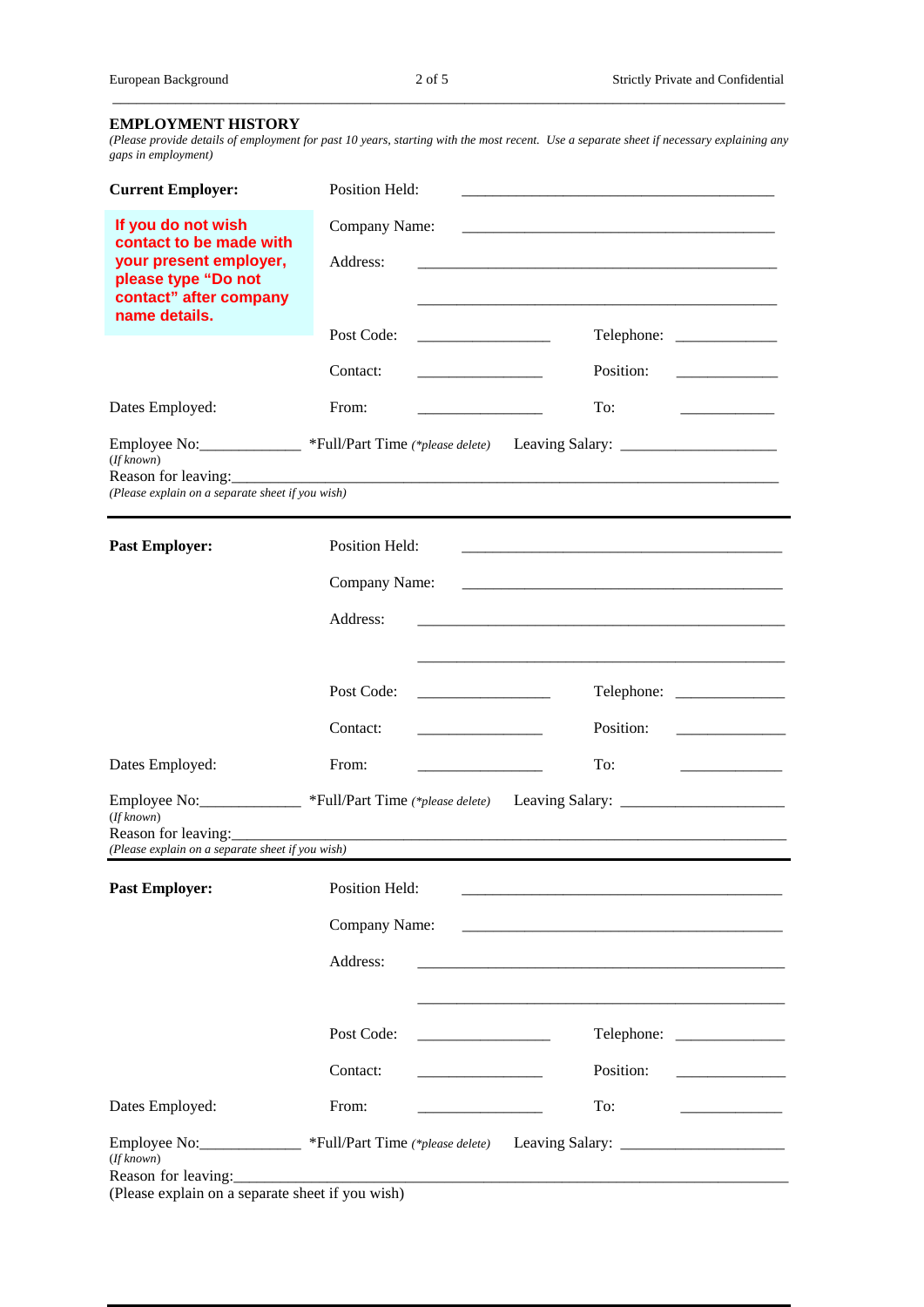$\_$  ,  $\_$  ,  $\_$  ,  $\_$  ,  $\_$  ,  $\_$  ,  $\_$  ,  $\_$  ,  $\_$  ,  $\_$  ,  $\_$  ,  $\_$  ,  $\_$  ,  $\_$  ,  $\_$  ,  $\_$  ,  $\_$  ,  $\_$  ,  $\_$  ,  $\_$  ,  $\_$  ,  $\_$  ,  $\_$  ,  $\_$  ,  $\_$  ,  $\_$  ,  $\_$  ,  $\_$  ,  $\_$  ,  $\_$  ,  $\_$  ,  $\_$  ,  $\_$  ,  $\_$  ,  $\_$  ,  $\_$  ,  $\_$  ,

| <b>Past Employer:</b>                            | Position Held:                                      |                                                                                                      |  |  |  |
|--------------------------------------------------|-----------------------------------------------------|------------------------------------------------------------------------------------------------------|--|--|--|
|                                                  | Company Name:                                       |                                                                                                      |  |  |  |
|                                                  | Address:                                            |                                                                                                      |  |  |  |
|                                                  | Post Code:                                          |                                                                                                      |  |  |  |
|                                                  | Contact:<br><u> 1989 - Johann Barbara, martin a</u> | Position:                                                                                            |  |  |  |
| Dates Employed:                                  | From:<br><u> 1989 - Johann Barbara, martin a</u>    | To:<br>_________________________                                                                     |  |  |  |
| (If known)                                       |                                                     | Employee No: ____________ *Full/Part Time (*please delete) Leaving Salary: _________________________ |  |  |  |
| (Please explain on a separate sheet if you wish) |                                                     |                                                                                                      |  |  |  |
| <b>Past Employer:</b>                            | Position Held:                                      |                                                                                                      |  |  |  |
|                                                  | Company Name:                                       |                                                                                                      |  |  |  |
|                                                  | Address:                                            |                                                                                                      |  |  |  |
|                                                  |                                                     |                                                                                                      |  |  |  |
|                                                  | Post Code:                                          |                                                                                                      |  |  |  |
|                                                  | Contact:                                            | Position:                                                                                            |  |  |  |
| Dates Employed:                                  | From:                                               | To:                                                                                                  |  |  |  |
| (If known)                                       |                                                     | Employee No: _____________ *Full/Part Time (*please delete) Leaving Salary: ________________________ |  |  |  |
| (Please explain on a separate sheet if you wish) |                                                     |                                                                                                      |  |  |  |

Please use this space to explain any gaps in employment history: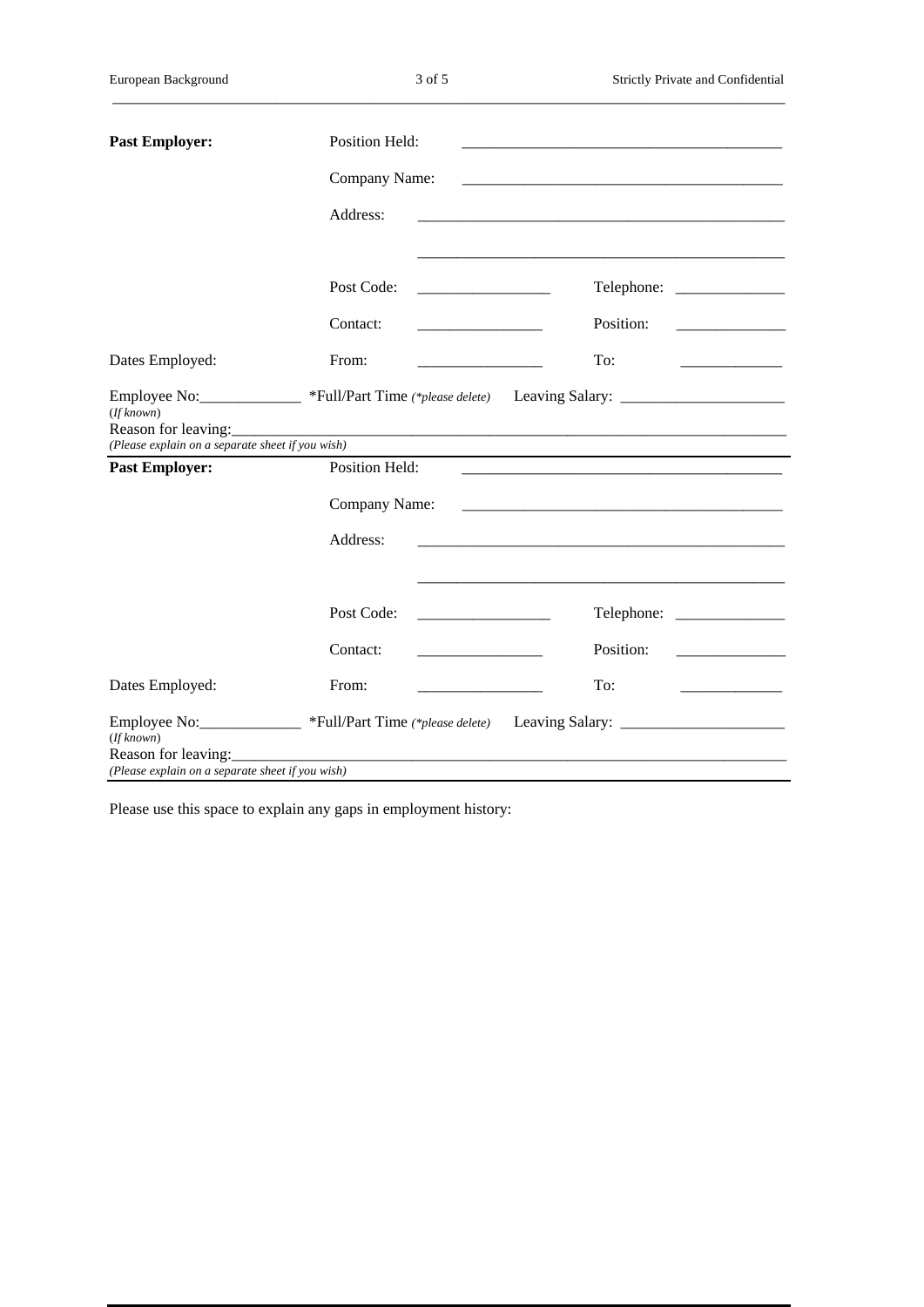| <b>EDUCATION</b><br>(Please provide copies of all certificates earned) |  |
|------------------------------------------------------------------------|--|
| University/College:<br>(post "A" level)                                |  |
| Address:                                                               |  |
| Campus: (if different from above)                                      |  |
| Telephone:                                                             |  |
| Dates attended:                                                        |  |
| Date graduated:                                                        |  |
| Qualification(s) earned:                                               |  |
|                                                                        |  |
|                                                                        |  |
|                                                                        |  |
| School/College:<br>(to age $18$ )                                      |  |
| Address:                                                               |  |
|                                                                        |  |
| Telephone:                                                             |  |
| Dates attended:                                                        |  |
| Qualification(s) earned:                                               |  |
|                                                                        |  |
|                                                                        |  |
|                                                                        |  |
| <b>Professional</b>                                                    |  |
| Address:                                                               |  |
|                                                                        |  |
| Telephone:                                                             |  |
| Dates attended:                                                        |  |
| Qualification(s) earned:                                               |  |